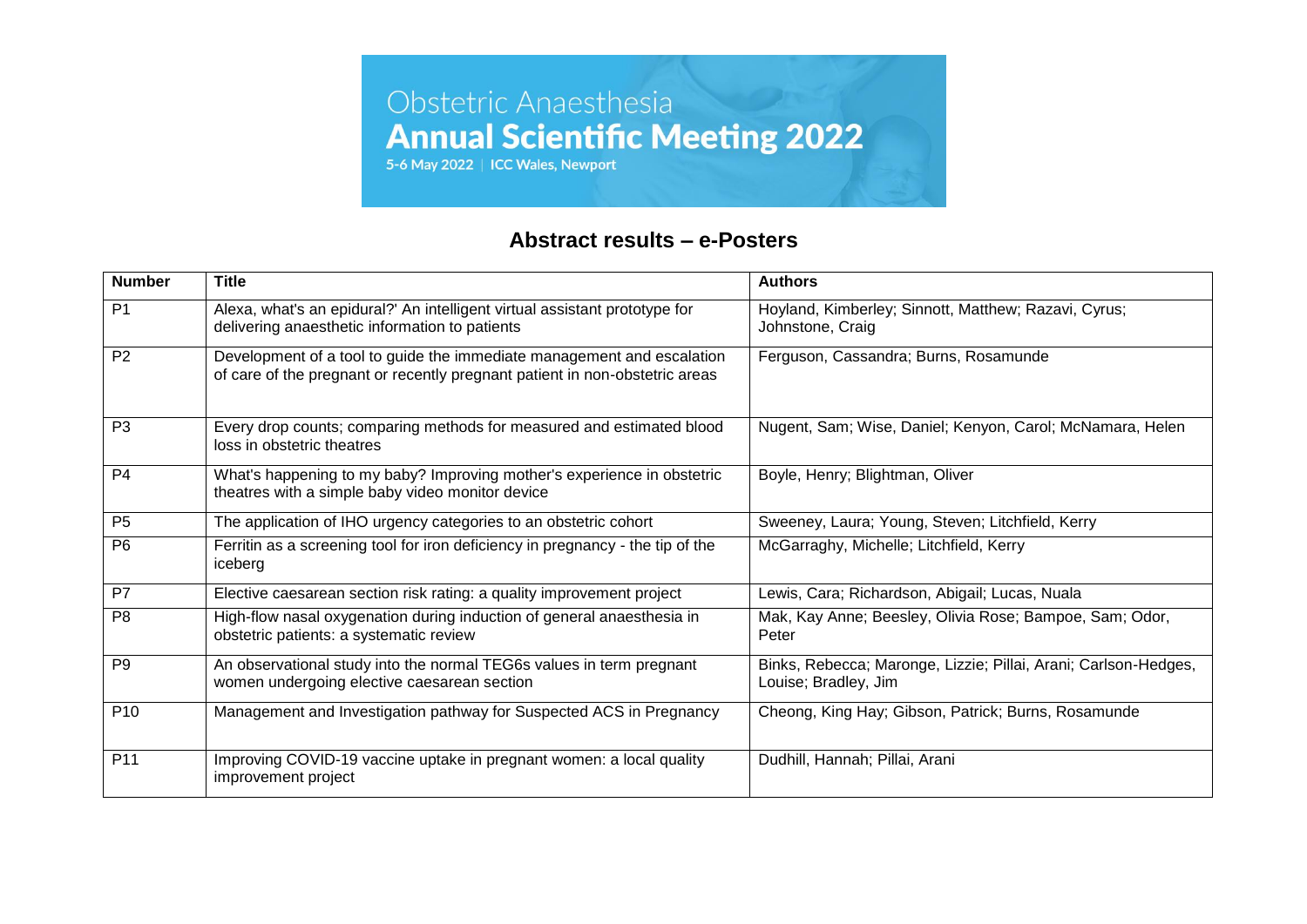| P <sub>12</sub> | A digital future in antenatal education-unintentional benefits from a pandemic                                                                              | MacFarlane, Cairn; Litchfield, Kerry; Sisk, Juliana                                                |
|-----------------|-------------------------------------------------------------------------------------------------------------------------------------------------------------|----------------------------------------------------------------------------------------------------|
| P <sub>13</sub> | Following the data - what have we learned from obstetric cases of the delta<br>variant in Glasgow?                                                          | Brown, Neil; Williamson, Roy; Broom, Malcolm; Kearns, Rachel                                       |
| P <sub>14</sub> | Vaccine uptake in the obstetric population - too little too late?                                                                                           | Brown, Neil; Williamson, Roy; Broom, Malcolm; Kearns, Rachel                                       |
| P <sub>15</sub> | Comparing the Delta and Omicron waves - are calmer waters ahead?                                                                                            | Brown, Neil; Broom, Malcolm; Kearns, Rachel                                                        |
| P <sub>16</sub> | Breaking down the barriers to Covid-19 vaccination in the obstetric<br>population                                                                           | Babaua, Olivia; Delahunt, Sarah; Chikermane, Yogita;<br>Mukherjee, Srabani; Andriuskeviciute, Lina |
| P <sub>17</sub> | Post-dural puncture headache: data from a UK tertiary centre 2018-2021<br>and the effect of the SARS-CoV-2 pandemic                                         | Hassan, Ahmed; McGlennan, Catherine; Christmas, Tracey                                             |
| P <sub>18</sub> | Evaluating the impact of intrathecal morphine during the COVID pandemic<br>on category 4 caesarean delivery with respect to enhanced recovery<br>outcomes   | Makam, Kaushik; Namik, Taha; Jayaraj, Rupa                                                         |
| P <sub>19</sub> | Project on regional to general anaesthesia conversion rate in obstetric<br>anaesthesia and the implication of COVID pandemic, a three year data<br>analysis | Govindaraju, Mithila; Raina, Anju                                                                  |
| P <sub>20</sub> | "Out of severe COVID in peripartum women"                                                                                                                   | Ramachandran, Vasanth Karthik; Bouras, Lisa; Akhtar, Robina                                        |
| P21             | A multidisciplinary safety checklist to facilitate continuous fetal heart<br>monitoring during labour epidural analgesia insertion                          | Stubbs, Matthew; Hey, Jenny; Fung, Anthony; Maynard, Jack;<br>Parnell, Bethany; Sinha, Aneeta      |
| P <sub>22</sub> | Comparison of ultra-low, low and high concentration local anaesthetic for<br>labour epidural analgesia: A systematic review and network meta-analysis       | Halliday, Lucy; Kinsella, Michael; Shaw, Martin; Cheyne,<br>Joshua; Nelson, Scott; Kearns, Rachel  |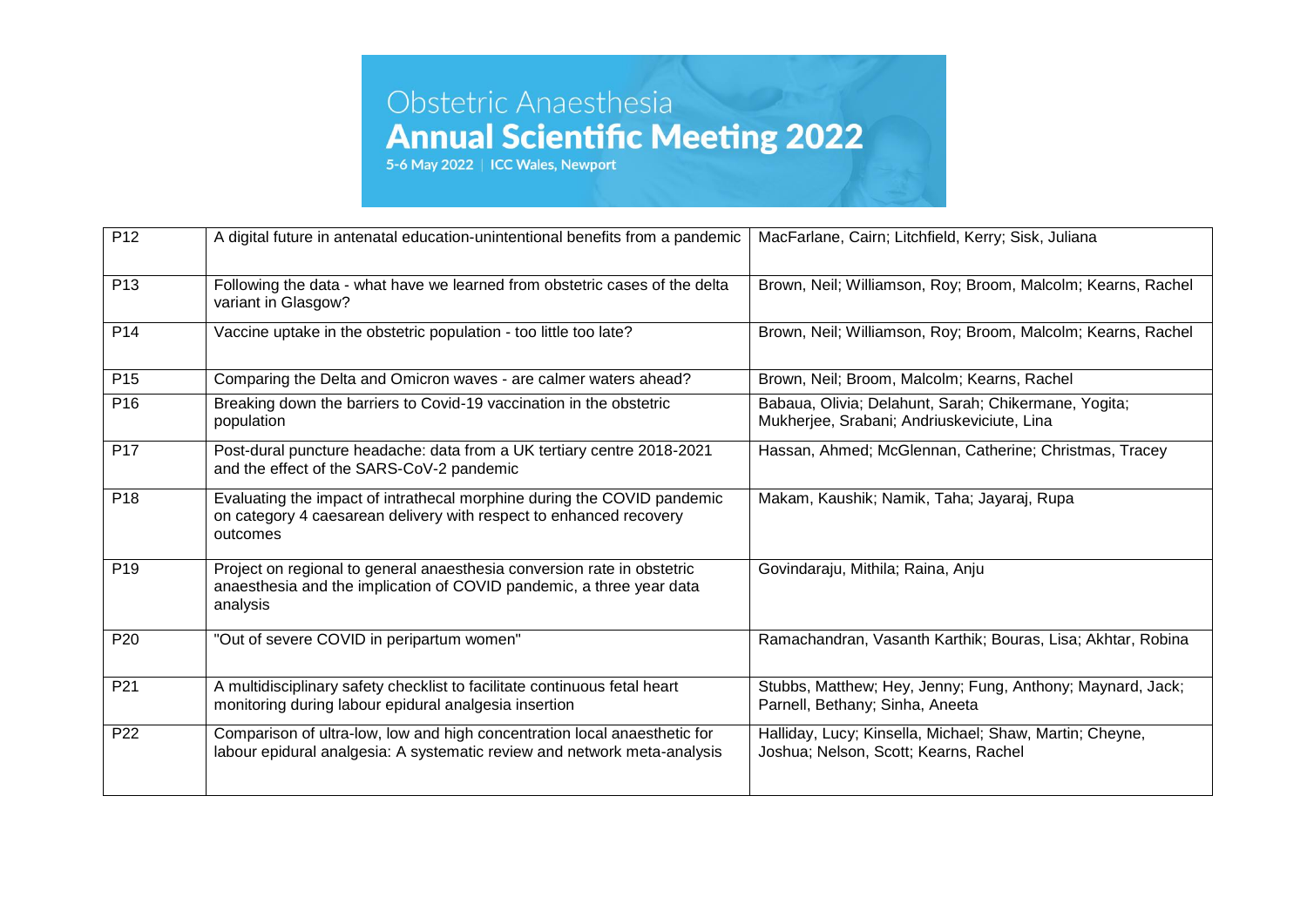| P <sub>23</sub> | Neonatal Outcome and Epidural Hyperthermia (NOEH): an interim analysis<br>of secondary outcomes                                    | Kelly, Aoife; Stocks, Gary; Deierl, Aniko; Brent, Lisa; Mullington,<br>Chris                                     |
|-----------------|------------------------------------------------------------------------------------------------------------------------------------|------------------------------------------------------------------------------------------------------------------|
| P <sub>24</sub> | Escalating dose protocol for remifentanil patient-controlled analgesia in<br>labour: an audit of outcomes and patient satisfaction | Malbon-Harris, Rupert; Maclennan, Kirsty; Davies, Susan                                                          |
| P <sub>25</sub> | Improving epidural consent: an evaluation of current practice                                                                      | Litvack, Lucie; Ure, Mamie; Kearns, Rachel; Broom, Malcolm                                                       |
| P <sub>26</sub> | Development of a neurological assessment pathway for obstetric neuraxial<br>analgesia                                              | McCarthy, Aine; Murray, Orla; Smith, Stephen                                                                     |
| P <sub>27</sub> | Haemodynamic stability of remifentanil patient-controlled analgesia during<br>labour in parturients with cardiac disease           | Knapp, Claire; Bhatia, Kailash; Columb, Malachy                                                                  |
| P <sub>28</sub> | Midwifery confidence in intrapartum epidural neurological monitoring: a<br>survey and interventions                                | Hamilton, Eustacia; Hoskins, Hannah; Whitfield, Chris; Helme,<br>Daniel                                          |
| P <sub>29</sub> | Evaluation of labour analgesia in the morbidly obese parturient at a tertiary<br>obstetric centre                                  | Courtice, Victoria; Moxon, Holly; Howie, Lorna; Zacharzewski,<br>Amanda                                          |
| P30             | Obtaining informed consent for a labour epidural; should we discuss<br>remifentanil patient controlled analgesia?                  | Harper, Kathryn; Barry, Laura; Pettigrew, Tom                                                                    |
| P31             | Evaluating the impact of an induction checklist on videolaryngoscopy use as<br>a first line intubation device                      | Sheppard, Heather; Critchley, Julia; Freeman, Naomi;<br>Alexander, Nicki; Theodosiou, Kate                       |
| P32             | Evaluating the role of local ODP teaching sessions in improving the<br>provision of general anaesthesia in obstetrics              | Sheppard, Heather; Critchley, Julia; Freeman, Naomi;<br>Robertson, Josephine; Alexander, Nicki; Theodosiou, Kate |
| P33             | Experience of managing abnormally invasive placenta over an eight year<br>period in a UK centre                                    | Dolling, Sarah; Bose, Lauren; Weale, Nicola                                                                      |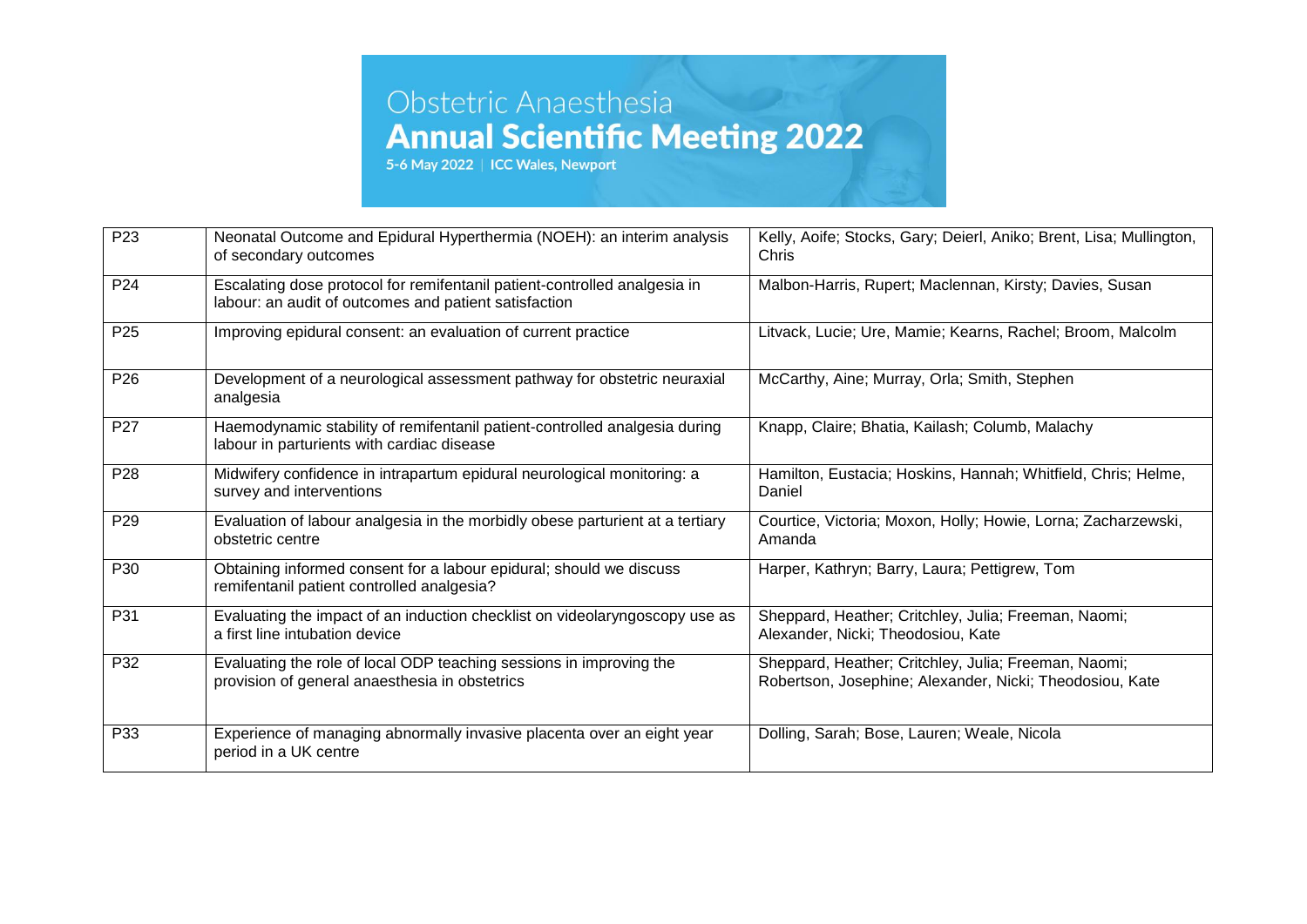| P34 | A comparison of physical characteristics of videolaryngoscopes                                                                                    | Edwards, Kylie-Ellen; Watson, Sarah; Lucas, Nuala; Vaughan,<br>David; Richardson, Abigail    |
|-----|---------------------------------------------------------------------------------------------------------------------------------------------------|----------------------------------------------------------------------------------------------|
| P35 | Reaudit of maternal temperature at elective caesarean section                                                                                     | Cole, Matthew; Dolling, Sarah; Pakalapati, Divya; Weale, Nicky                               |
| P36 | Retrospective cross sectional analysis of laryngoscope influence on<br>intubation speed and attempts in general anaesthesia for caesarean section | Cohen, Jolyon; Odor, Peter; Mak, Kei; Dick, John                                             |
| P37 | Ten years experience of videolaryngoscopy on the labour ward                                                                                      | Watson, Sarah; Vakil, Bhavya; Lucas, Nuala; Richardson,<br>Abigail                           |
| P38 | Creation of a hybrid difficult airway and intubation trolley                                                                                      | Molloy, Phill; Baraz, Raf; Harries, Sarah                                                    |
| P39 | Simulating high-fidelity emergency front-of-neck access: training in an<br>obstetric setting                                                      | O'Sullivan, Mai; Gaffney, Sarah; Smith, Stephen                                              |
| P40 | "What did you say?": noise reduction project in a Scottish obstetric theatre                                                                      | Kidd, Emily                                                                                  |
| P41 | Postnatal depression and risk of chronic postsurgical pain after caesarean<br>section: A secondary analysis of a randomised trial                 | Subedi, Asish; M.J.V. Schyns-van den Berg, Alexandra;<br>Pokharel, Krishna; Thapa, Parineeta |
| P42 | Unsuccessful conversion of epidural analgesia to epidural anaesthesia in<br>obstetric patients                                                    | Sandhu, Jayadeep; Harper, Andrew; Combeer, Andrew                                            |
| P43 | Time to update the guidance? Motor block may be an unreliable sign of<br>effective epidural top-up for caesarean section                          | Powell, Lucy; Wight, Will                                                                    |
| P44 | Forty years later: a comparison of changes in obstetric theatre case load at a<br>single centre                                                   | Ellis, Reena; Ling, Tan; Pillai, Arani                                                       |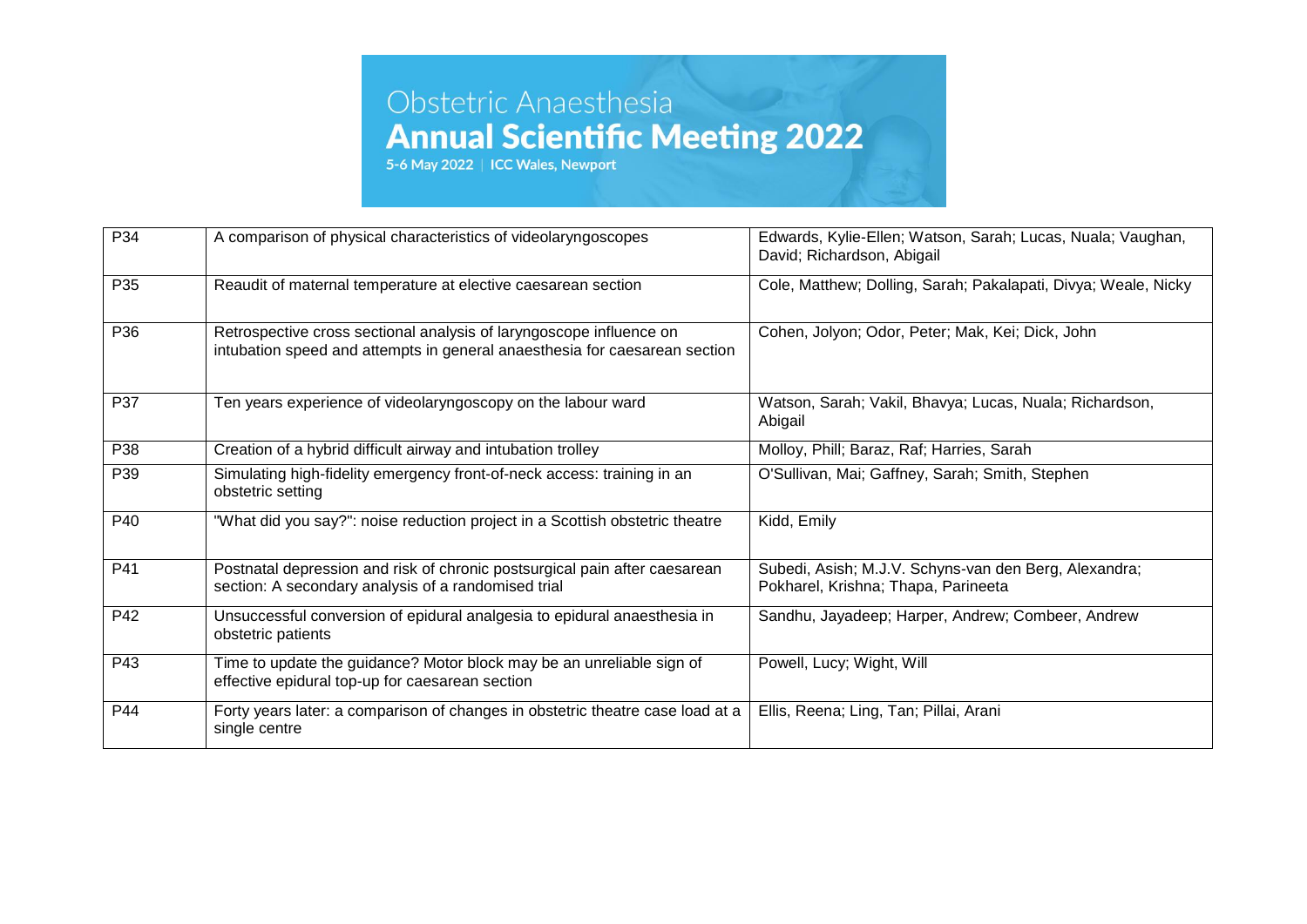| P45             | Retrospective review of perioperative analgesia for caesarean section<br>comparing intrathecal morphine with combined intrathecal morphine and<br>fentanyl | Pradhan, Vidushi; James, Nicholas; Conroy, Clare                                   |
|-----------------|------------------------------------------------------------------------------------------------------------------------------------------------------------|------------------------------------------------------------------------------------|
| P46             | The effect of standardisation of trans-layer infiltration technique on patient<br>satisfaction and pain scores following caesarean section                 | Sundaram, Shalini; Chaudhry, Shirjeel; Dinesh, Seetharama;<br>Baid, Roshni         |
| P47             | Spinal anesthesia for cesarean section in high altitude and low altitude: a<br>comparative cross-sectional study                                           | Bhattarai, Ramesh; Acharya, Samir; Shah, Rajiv                                     |
| P48             | The impact of pain after caesarean section and the potential benefit of being<br>a doctor-patient confers on the patient experience                        | Gerth, Alice; Christmas, Tracey                                                    |
| P49             | Post-operative caesarean section pain and analgesia following neuraxial<br>anaesthesia                                                                     | Lipton, Gareth; Purewal, Parvinder; Lubeigt, Ogechi                                |
| P <sub>50</sub> | Pre-diluted phenylephrine in obstetrics                                                                                                                    | Zikry, Mina; Hannah, Stuart; Crockett, Barry                                       |
| P <sub>51</sub> | Obstetric anaesthetics database, dashboard and information dissemination                                                                                   | Whitfield, Christopher; Harris, Catherine                                          |
| P <sub>52</sub> | Quantifying the carbon footprint of labour analgesia in our unit: a service<br>evaluation                                                                  | Oliver, Charlotte; Fisher, Eluned                                                  |
| P <sub>53</sub> | Elective caesarean section risk scoring at booking - is there a correlation<br>with theatre time?.                                                         | Cardwell, Amy; Helme, Daniel                                                       |
| P <sub>54</sub> | Precision of diagnostic terminology in Placenta Accreta Spectrum: a scoping<br>review                                                                      | Broom, Malcolm; Bailey, Emma; McPeake, Joanne; Kearns,<br>Rachel; McMillan, Marcus |
| P <sub>55</sub> | An evaluation of the perimortem caesarean section pathway at Forth Valley<br>Royal Hospital.                                                               | Seatter, Rosanna; Doverty, Julie; Elliott, Emma; Mardon, Julie                     |
| P <sub>56</sub> | 'Tea trolley teaching' on practical skills for midwifery staff                                                                                             | Henry, Sara; Crail, Ciara; Wilkinson, Jane                                         |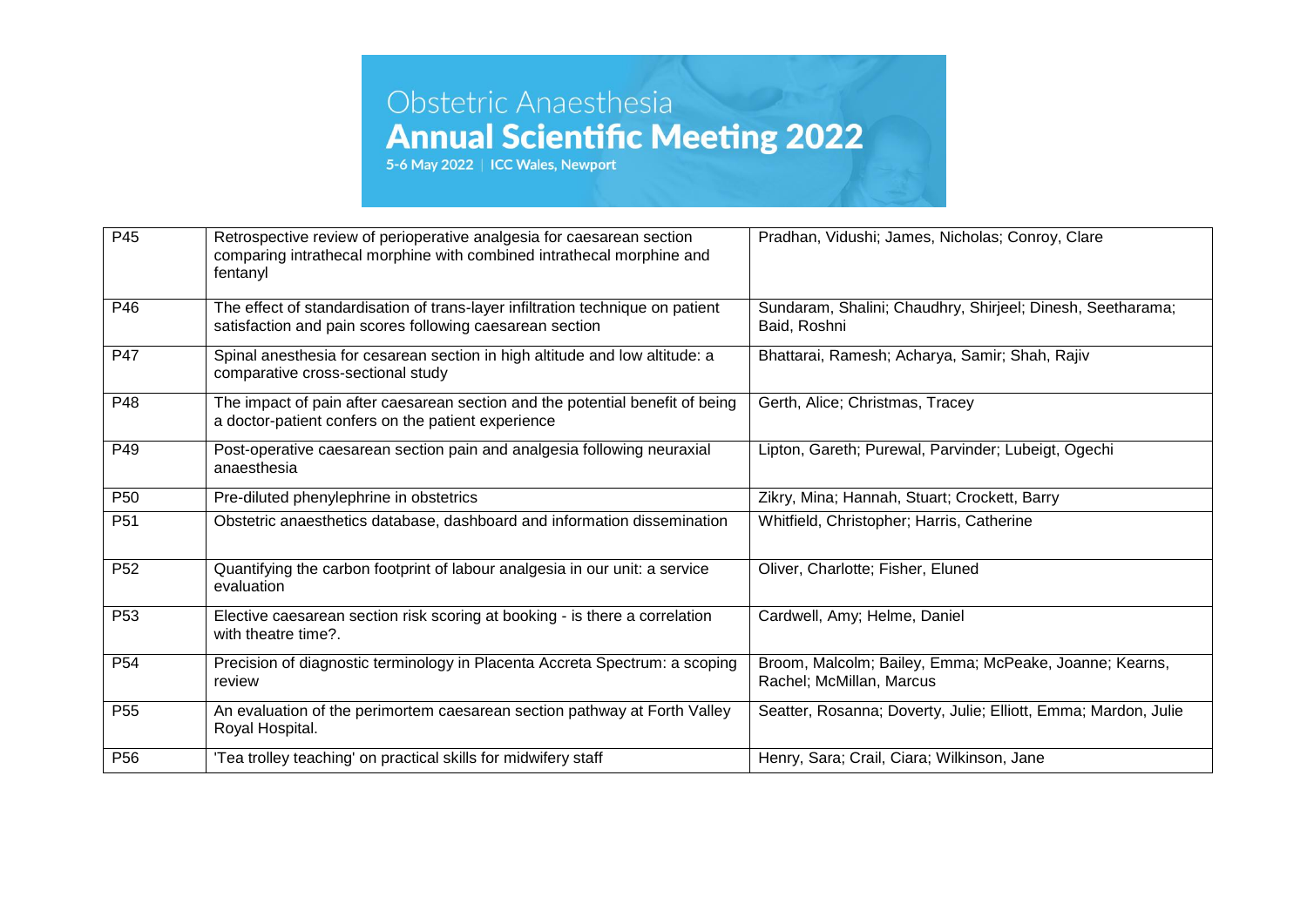| P <sub>57</sub> | No Accident: psychological safety and civility in a south west maternity unit                                                                 | Crossingham, Gemma; Bashaeb, Maryam; Gray, Eleanor;<br>Sabah, Nima; Shearing, Theadora; Orim, Itawosim; Wegbe,<br>Louise |
|-----------------|-----------------------------------------------------------------------------------------------------------------------------------------------|--------------------------------------------------------------------------------------------------------------------------|
| P <sub>58</sub> | A survey on obstetric analgesia: examining midwives attitudes towards<br>sustainability in the use of nitrous oxide for labour analgesia      | Luke, Ciara; Nolan, Rachel; Hayes, Niamh                                                                                 |
| P <sub>59</sub> | A survey investigating the awareness of maternity staff to the environmental<br>impact of Entonox                                             | Sherwin, Matthew; George, Shanu; Vythilingam, Divya; Lewis,<br>Jonathan; Banks, Amelia                                   |
| P60             | The environmental impact of labour analgesia - what do patients think?                                                                        | Galsworthy, Jack; Masucci, Michael; Krishnan, Priya                                                                      |
| P61             | Women's experience of information regarding analgesia and anaesthesia<br>prior to and during delivery                                         | Hudson, Sarah; Costello, Anna                                                                                            |
| P <sub>62</sub> | Validating the accuracy of automated data extraction for an obstetric<br>anaesthetic dataset: a single centre quality improvement project     | Kelly, Aoife; Henry, Wayne; Stocks, Gary; Mullington, Chris                                                              |
| P63             | A multicentre evaluation of quality of recovery following caesarean delivery                                                                  | O'Carroll, James; Zucco, Liana; Warwick, Eleanor; Guo, Nan;<br>Carvalho, Brendan; Sultan, Pervez                         |
| P64             | Implementation of an electronic patient reported outcome measures system<br>and its effect on obstetric anaesthesia follow-up rates           | Agius, Claire-Marie; Smith-Williams, Jonathan; Qureshi, Adnaan;<br>Whitehouse, Katherine                                 |
| P65             | Introduction of a quality metric 'obstetric dashboard' at a tertiary centre to<br>continuously measure neuraxial complications on labour ward | Cohen, Jolyon; Ciechanowicz, Sarah; Tan, Melanie                                                                         |
| P66             | Improving review and follow-up of post-dural puncture headaches at<br>Nottingham University Hospitals                                         | Dudhill, Hannah; Shak, Joanna; Maronge, Lizzie; Pillai, Arani                                                            |
| P67             | Obstetric services during the Covid-19 pandemic: a national survey of<br>standards of care                                                    | O'Carroll, James; Zucco, Liana; Warwick, Eleanor; Carvalho,<br>Brendan; Sultan, Pervez                                   |
| P68             | An audit of compliance with post-dural puncture headache guidelines of<br>Obstetric Anaesthetists' Association on patient follow-up           | Miglani, Ankita; Kavanagh, Gerard; Murphy, Brian; Loughrey,<br>John PR                                                   |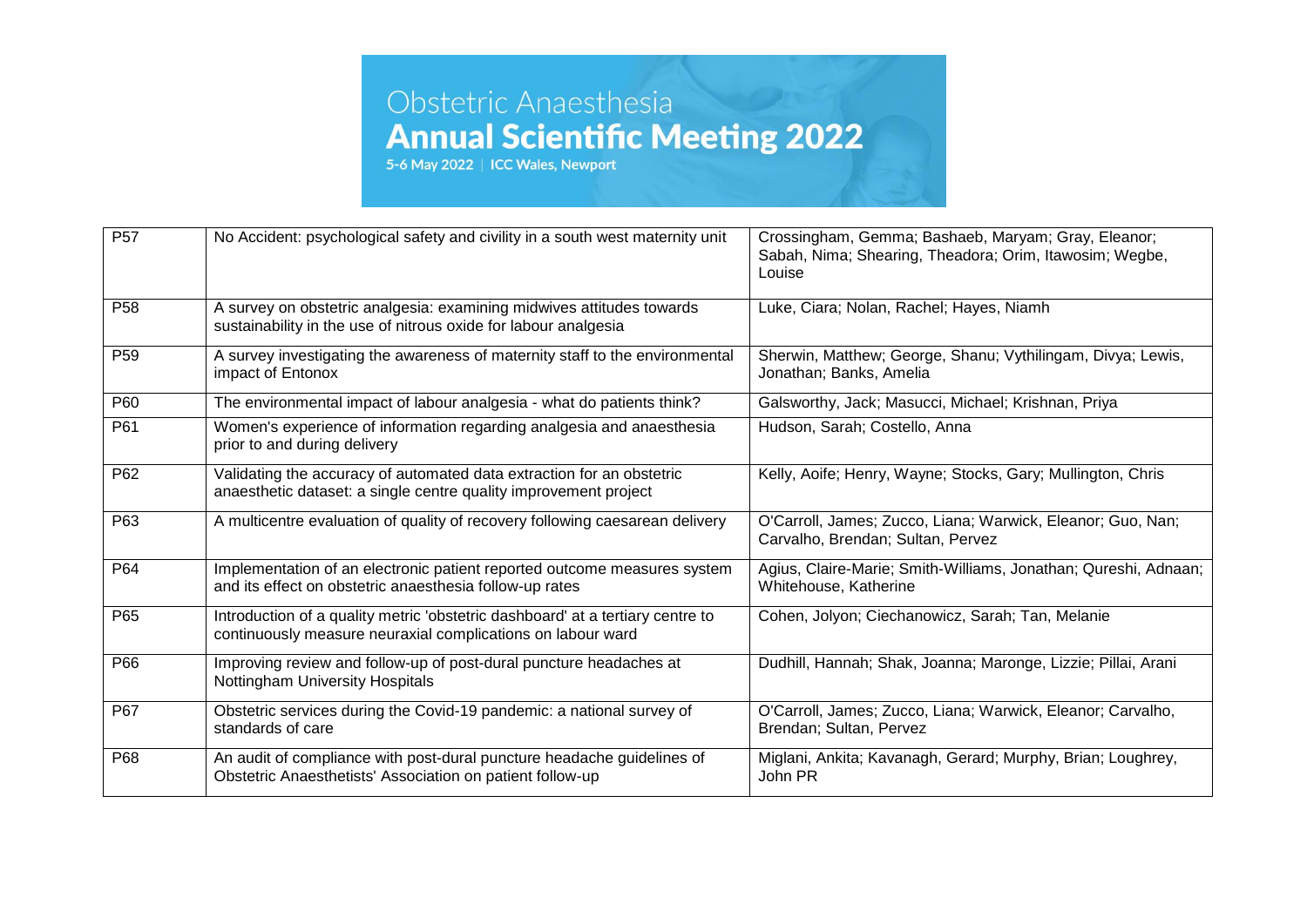| P69 | Peripartum hyponatraemia audit in labour ward                                                                                                         | Elfaioumy, Ahmed; Orunta, Angela                                                                           |
|-----|-------------------------------------------------------------------------------------------------------------------------------------------------------|------------------------------------------------------------------------------------------------------------|
| P70 | A systematic review of patient-reported outcome measures to assess<br>postpartum fatigue using COSMIN guidelines                                      | Ciechanowicz, Sarah; Pandal, Perman; Carvalho, Brendan; Van<br>Damme, Stefaan; Taylor, Jan; Sultan, Pervez |
| P71 | Gas induction for a severe needle-phobic parturient: are the risks truly<br>understood?                                                               | Raeside, Nicola; Beverley, Sophie; Fitzgerald, Simon                                                       |
| P72 | Accidental oral administration of Monsel's solution during caesarean delivery                                                                         | Markey, Thomas; Bhatia, Kailash; Patel, Santosh                                                            |
| P73 | Hamman's syndrome-diagnosing an uncommon complication during labour                                                                                   | Bhatti, Emma; Davidson, Marie                                                                              |
| P74 | The use of ROTEM to facilitate regional anaesthesia in a parturient with<br>Factor XI deficiency                                                      | Panesar, Gurkirat; Rosenbaum, Leah; Barclay, Philip; Patel,<br>Ruchira                                     |
| P75 | Management of pregnancy and delivery of a parturient with coronary artery<br>disease and drug eluting stents.                                         | Sheshagiri, Nirmal; Nair, Usha; Thazhath Pullayikudi, Supriya<br>Preman                                    |
| P76 | Facilitating emergency caesarean delivery using continuous positive airway<br>pressure in a Covid-19 positive patient                                 | Dickerson, Jonathan; McKay, Hamish; Doody, Nicola                                                          |
| P77 | A case report of PVL staphylococcus aureus causing necrotising fasciitis<br>post caesarean section - beware atypical septic markers                   | Scale, Rachel; Ramcharn, Meera; Skingle, Amanda; De Lloyd,<br>Lucy                                         |
| P78 | Use of high-flow nasal oxygen to facilitate optimal surgical conditions in the<br>management of idiopathic subglottic stenosis during third trimester | Marshall, Helen; Bradley, Tom                                                                              |
| P79 | Cauda equina syndrome following vaginal delivery with labour epidural<br>analgesia                                                                    | Lloyd, Jonathan; Wilson, Harriet; Prior, Charles; Patel, Ruchira                                           |
| P80 | Use of vaginal cell salvage in an unusual case of abnormally invasive<br>placenta                                                                     | Moore, Andrew; Laxton, Christina; Weale, Nicola                                                            |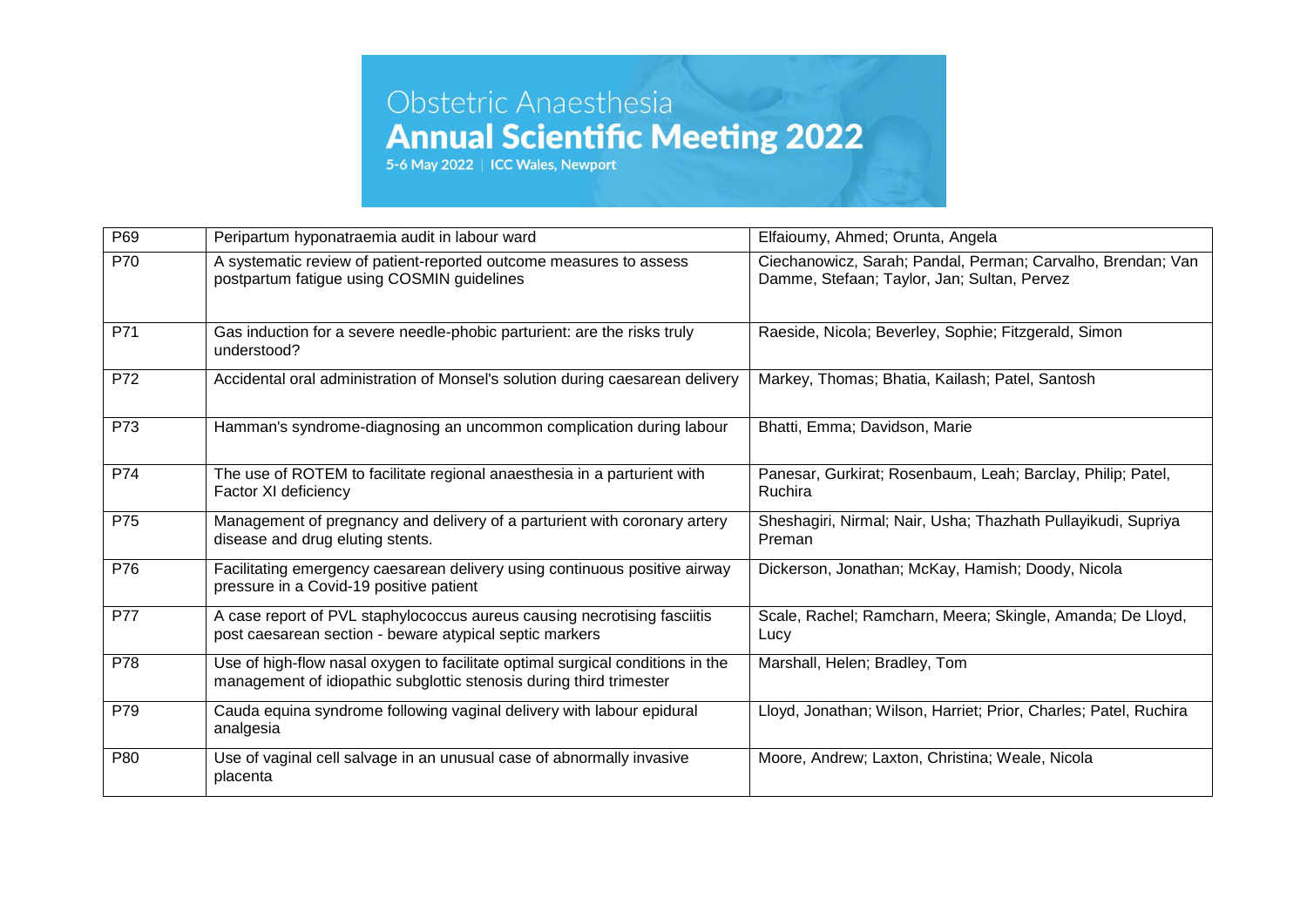| P81 | Anaesthetic challenges of decompensated cirrhosis & COVID in emergency<br>caesarean section                                       | Selvarajah, Kumaran; Hulme, Anders; Westbrook, Rachel; Ali,<br>Sajjad; Harrison, Sally      |
|-----|-----------------------------------------------------------------------------------------------------------------------------------|---------------------------------------------------------------------------------------------|
| P82 | Two cases of severe peripartum coagulopathy in women with mild Covid-19<br>infection.                                             | Tanqueray, Eleanor; Baker, Laurence; McNamara, Helen;<br>Ranasinghe, Deepika; Kenyon, Carol |
| P83 | COL4A1 mutation - the new kid on the block                                                                                        | Griffiths, Huw; Das, Dinesh                                                                 |
| P84 | Phaeochromocytoma: a rare cause of hypertension in pregnancy                                                                      | Smith, Thomas; Harrison, Hanna; Feast, Martin                                               |
| P85 | Severe SARS-CoV-2 in pregnancy                                                                                                    | Watson, Sarah; Saleem, Asra; Sathianathan, Vivian;<br>Richardson, Abigail; Lucas, Nuala     |
| P86 | Arachnoiditis following epidural blood patch                                                                                      | Przybysz, Barbara; Morland, Danny                                                           |
| P87 | Anaesthetic management for elective caesarean section in a complex<br>congenitally corrected transposition of great arteries.     | Bigwood, Matt; Ramasamy, Prea                                                               |
| P88 | Acute presentation of Medium-Chain Acyl-Coenzyme A Dehydrogenase<br>deficiency in third trimester with multiple organ dysfunction | Westwood, Jennifer; Chan, Linda; Roberts, Gareth                                            |
| P89 | Management of refractory thrombotic thrombocytopenic purpura presenting<br>in the pregnancy: a case report                        | Booth, Katherine; Murphy, Therese; O'Connor, Regina;<br>McGuire, Andrew                     |
| P90 | Idiopathic transverse myelitis - an anaesthetic conundrum on labour ward                                                          | Griffiths, Huw; Doraiswami, Mano                                                            |
| P91 | Putting the 'T' in Inclusivity - improving perinatal care for transgender people                                                  | O'Docherty, Alice; Wreglesworth, Luke; Volikas, Ingrid                                      |
| P92 | A maternal assisted caesarean section: planning for a new era in patient<br>choice                                                | Kingsley, Charlotte; Ivanov, Ognyan; Surendran, Anoop; Kidwai,<br>Salman                    |
| P93 | Starvation ketosis in pregnancy                                                                                                   | King, Samuel; Crossingham, Gemma                                                            |
| P94 | Tachypnoea and COVID-19 infection: Cause and effect?                                                                              | Williams, David; Heald, Matthew                                                             |
| P95 | Atrial myxoma in pregnancy: a case report                                                                                         | Gott, Emily; Stacey, Mark                                                                   |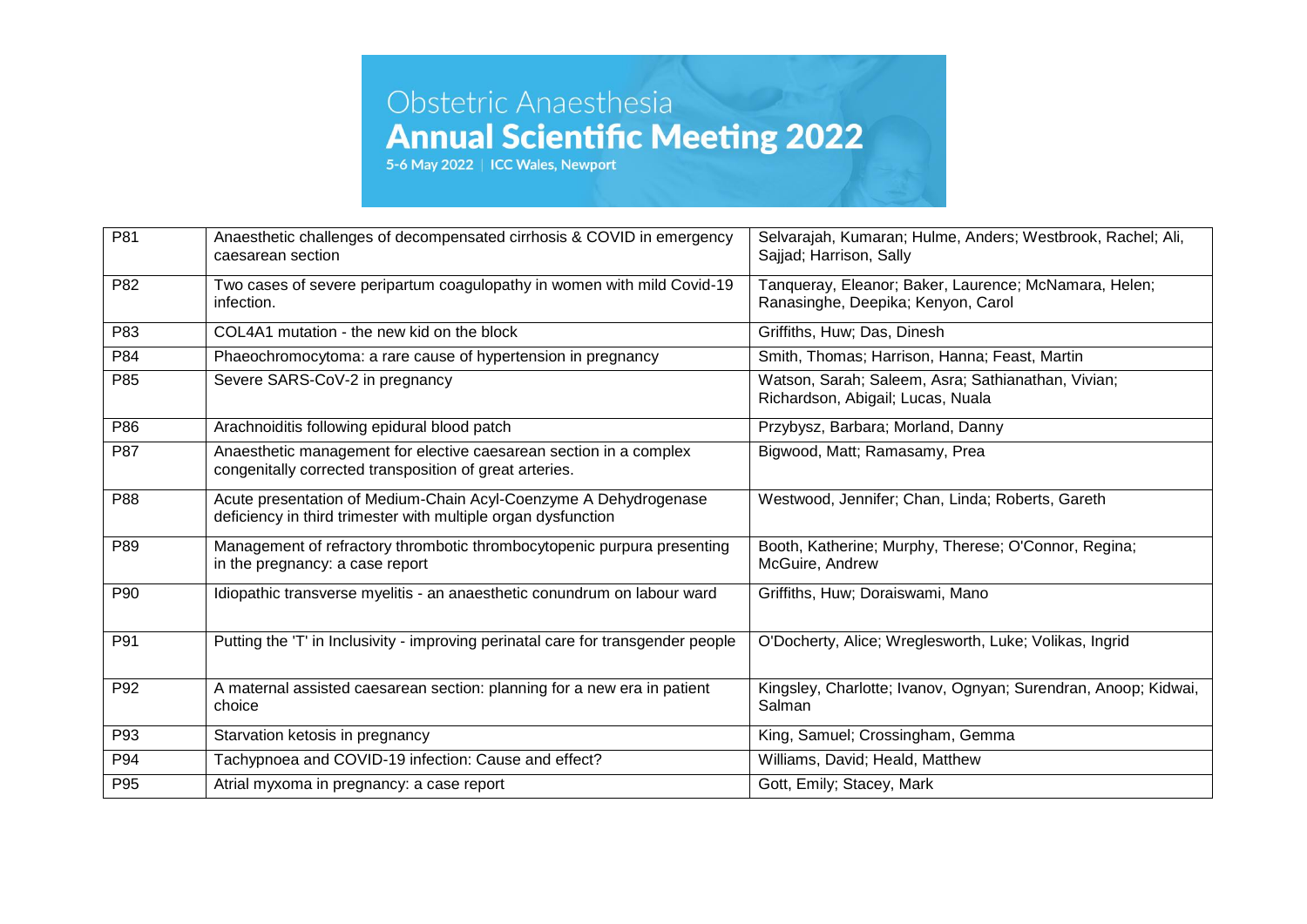| P96              | Multidisciplinary management of a patient with super-morbid obesity,                                                                                      | O'Brien, Mary; Patel, Ruchira; Cretone, Lorenza; Barclay, Philip; |
|------------------|-----------------------------------------------------------------------------------------------------------------------------------------------------------|-------------------------------------------------------------------|
|                  | including the use of dural puncture epidural (DPE) for labour                                                                                             | Prior, Charles                                                    |
| P97              | Dynamic tracheal obstruction in late pregnancy: a unique presentation                                                                                     | Lyons, Saoirse; Keskar, Madhavi; Zaremba, Eleanor                 |
| P98              | Propriospinal myoclonus following neuraxial anaesthesia during elective<br>caesarean section                                                              | Pradhan, Vidushi; Robson, Emily                                   |
| P99              | Anaesthetic management of a parturient with advanced cryptogenic liver<br>cirrhosis                                                                       | Jayaweera, Samantha; Oliver, Katy; Russell, Robin                 |
| P100             | Use of noradrenaline during caesarean delivery in a woman with left<br>ventricular non-compaction cardiomyopathy                                          | Baban, Nian; Metodiev, Yavor                                      |
| P <sub>101</sub> | Attenuating spinal-induced hypotension with ondansetron in parturients<br>undergoing caesarean section                                                    | Ogah, Johnson; Otegbeye, ajibola                                  |
| P102             | Ouch! A guide to managing intra-operative pain during caesarean section                                                                                   | Hoyland, Kimberley; Sinnott, Matthew; Cheesman, Kate              |
| P <sub>103</sub> | Intrathecal dexamethasone for arterial hypotension management during<br>spinal anaesthesia for elective caesarean section                                 | Pyasetska, Nataliya; Tkachenko, Ruslan                            |
| P104             | Perioperative management of glycemic control: still room for improvement                                                                                  | Taylor, Frances; Yarlett, Luke; Harries, Sarah; Bell, Sarah       |
| P <sub>105</sub> | General anaesthesia for elective caesarean section in a tertiary centre: a<br>two-year survey                                                             | Saini, Nisha; Kajekar, Payal                                      |
| P106             | Epidural top-ups for surgical anaesthesia: a survey to investigate variation in<br>practice between consultants and trainees in a tertiary maternity unit | Chubb, Alice; Monteiro, Róísín                                    |
| P107             | Survey on practice of epidural top-up for caesarean section among<br>anaesthesiologists                                                                   | Nanjangud, Pawan; Liu, Yorkmui; Ijaz, Nazia                       |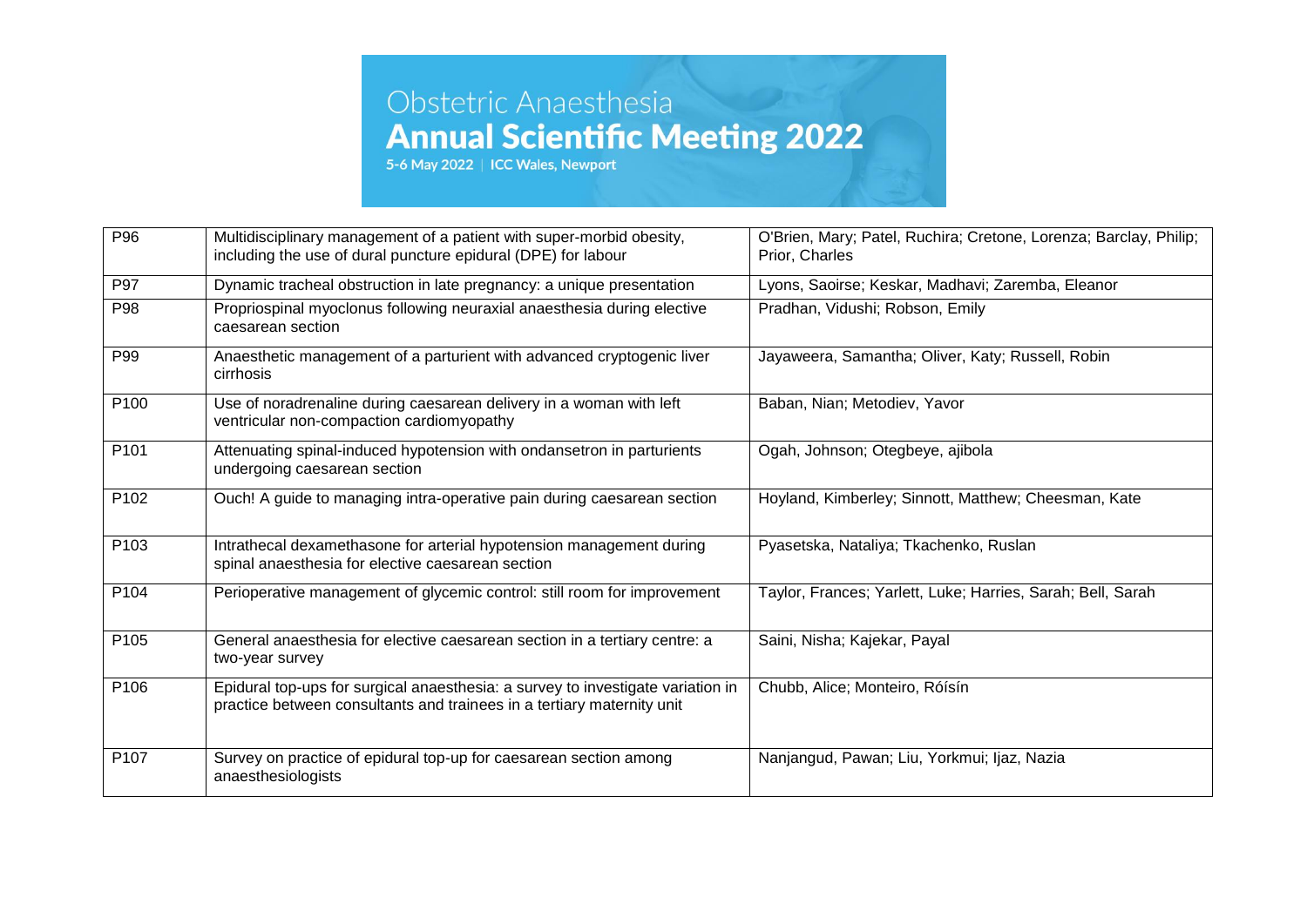| P108 | A survey of healthcare professionals' understanding of the obstetric failed<br>intubation guidelines                                                    | Jones, David; Nicholls, Lisa; Kajekar, Payal; Zidan, Mostafa                              |
|------|---------------------------------------------------------------------------------------------------------------------------------------------------------|-------------------------------------------------------------------------------------------|
| P109 | Separating elective and emergency streams - the benefit of centralisation of<br>our maternity services at Aneurin Bevan University Health Board (ABUHB) | Helme, Daniel; Turner, Matthew                                                            |
| P110 | Evaluation of patient satisfaction from telephonic consultations for<br>anaesthetic preassessment in the high-risk obstetric patient population         | Dewan, Preeti; Chaudhary, Prakash; Sawarzynska-ryszka,<br><b>Bernadetta</b>               |
| P111 | Postoperative nausea and vomiting in obstetrics: an ongoing challenge                                                                                   | Foreman, Sophie; Sharma, Aneesh; Gott, Emily; Scale, Rachel;<br>Bell, Sarah; Baraz, Rafal |
| P112 | Changing communication culture at the time of emergency caesarean<br>section by introduction of a 'safety pause' in delivery suite ward rounds          | Besharatian, Yasaman; O'Sullivan, Mai; Tan, Terry                                         |
| P113 | Reasons for delay in decision to delivery in category 1 caesarean section: a<br>retrospective audit                                                     | Sugden, Kelly; Radhakrishnan, Krishnaprabha; Nadella, Vijay                               |
| P114 | Major obstetric haemorrhage - how did we get away with not transfusing<br>blood products?                                                               | White, Sorana; Cheema, Malyka; Akhtar, Robina                                             |
| P115 | Optimising obstetric care in high BMI patients - should we offer elective<br>caesarean sections based on BMI?                                           | Robinson, Emily; John, Sarah; Singh, Permendra                                            |
| P116 | A quality improvement project to improve trainee confidence in managing<br>fetal head impaction at caesarean section                                    | Ragbourne, Sophie; Sinnott, Matthew; Hoyland, Kimberley;<br>Arrandale, Lindsay            |
| P117 | Improving communication during major obstetric haemorrhage                                                                                              | Humphry, Eleanor; Kennedy, Helen; Davies, Susan                                           |
| P118 | Survey evaluation of major obstetric haemorrhage protocols across the UK.                                                                               | Keown, Toby; Quasim, Seema; Patteril, Mathew                                              |
| P119 | Bloody essential - reviving cell salvage                                                                                                                | Crail, Ciara; Cooper, Hannah; Macafee, Barbara                                            |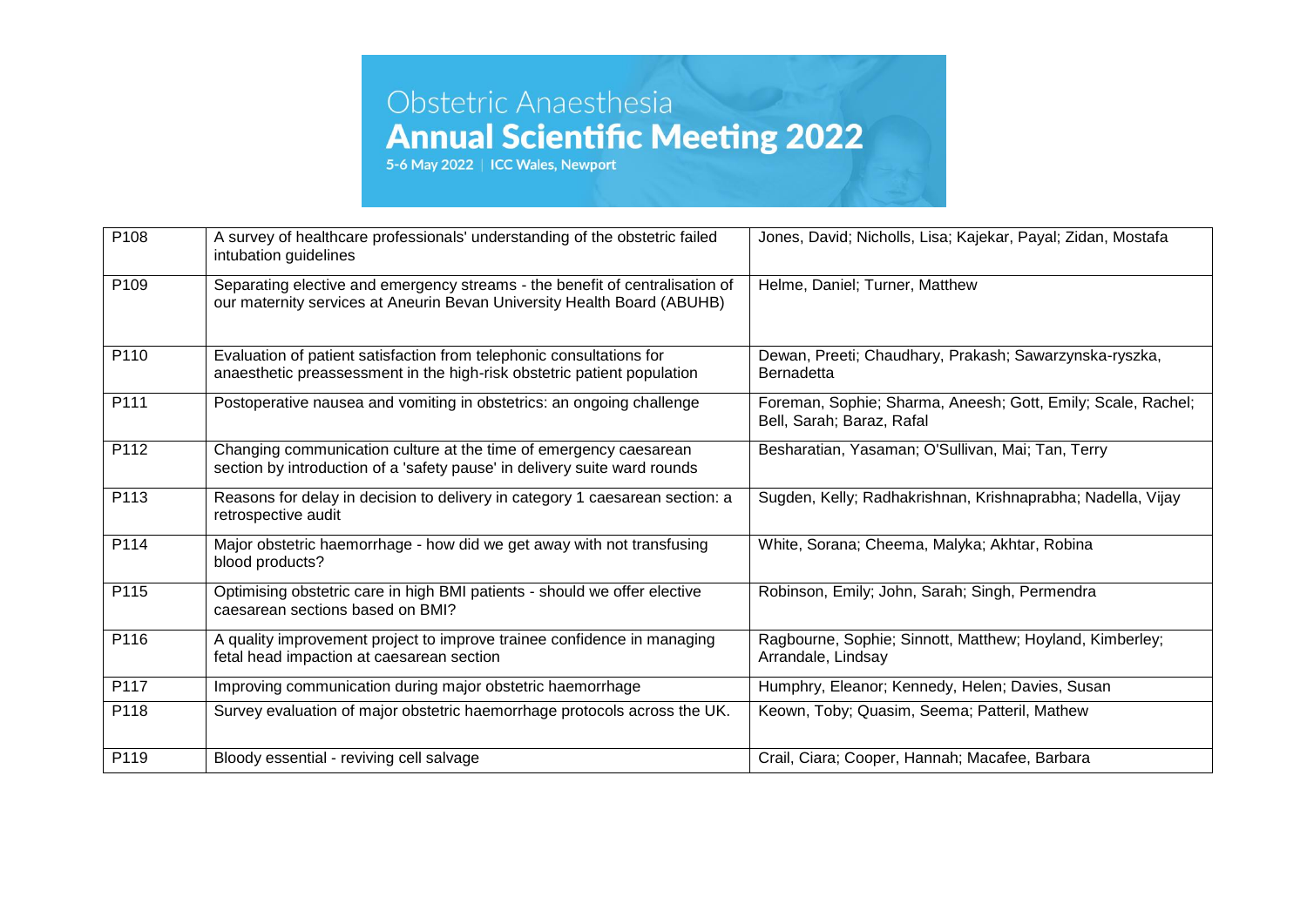| P120 | Ergonomics in the interventional radiology operating theatre for placenta<br>accreta management                                        | Hoyland, Kimberley; Sinnott, Matthew; Greig, Paul; Nguyen-Lu,<br><b>Nathien</b>      |
|------|----------------------------------------------------------------------------------------------------------------------------------------|--------------------------------------------------------------------------------------|
| P121 | National survey on postnatal analgesia prescribing and use of self-<br>administration regimens                                         | Tanqueray, Eleanor; Kenyon, Carol                                                    |
| P122 | Improving follow up after obstetric anaesthetic intervention                                                                           | Bigwood, Matt; Ling, Andrew                                                          |
| P123 | Patient follow-up after obstetric anaesthetic intervention during the COVID-<br>19 pandemic lockdowns                                  | Shah, Sunil; Chitre, Dharini                                                         |
| P124 | Analgesia post caesarean section: a fifth local re-audit of obstetric<br>anaesthetic service and implementation of PROSPECT guidelines | Lesch, Dianne; Gostelow, Naomi; Yeow, Daniel; Milewczyk,<br>Stefan                   |
| P125 | Analgesia post caesarean section: a local service evaluation comparing<br>intrathecal and epidural diamorphine and fentanyl            | Gostelow, Naomi; Lesch, Dianne; Yeow, Daniel; Milewczyk,<br>Stefan                   |
| P126 | The effect of intrathecal diamorphine compared to intrathecal fentanyl on<br>postoperative analgesia for elective caesarean section    | Halladay, Georgia; Donaldson, Thomas; Van Der Elst, Zane;<br>Fawkner-Corbett, Joanna |
| P127 | New caesarean section analgesia guide: repeat post implementation<br>maternal survey                                                   | Cheong, King Hay; Dewer, Lisa; Stevenson, Karen                                      |
| P128 | Local differences in anaesthetic practice for perineal trauma repair and<br>manual removal of placenta                                 | Bentley, Michael                                                                     |
| P129 | An analysis of peri-operative pain management in women undergoing<br>caesarean section                                                 | Harris, Stephanie; Remilton, Michael; Sarang, Kavita; Mar,<br>Gordon                 |
| P130 | Morphine PCA use after CS under general anaesthetic: a review of practice                                                              | Matheson, Alexandra; Todd, Sarah; Whitehouse, Katherine                              |
| P131 | Analgesia for labour in the Republic of Ireland - changes in practice over a<br>decade; 2011-2021                                      | Fahey, Alison; Sheehy, Sally Ann; Browne, Ingrid                                     |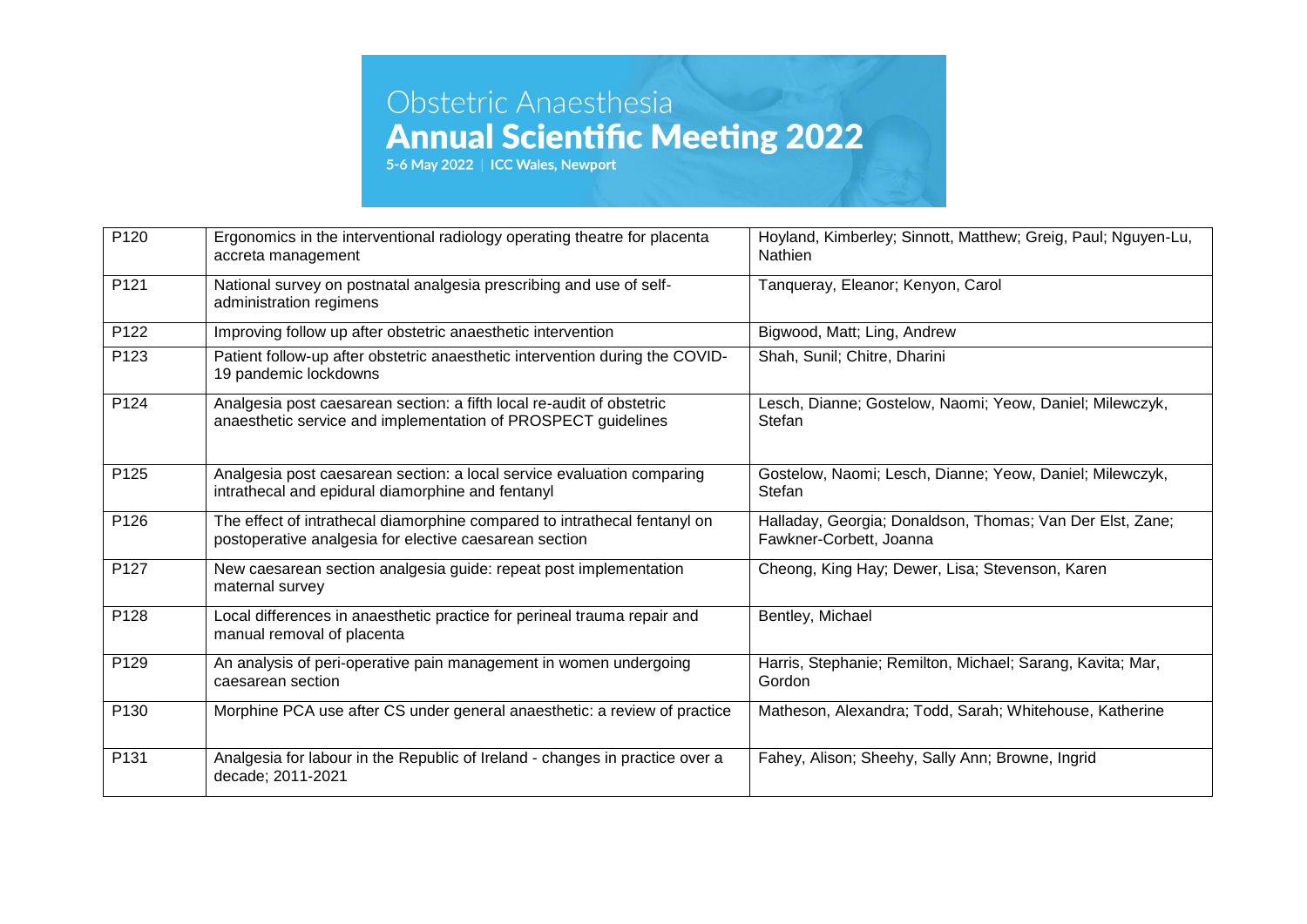| P132             | Improving safety in management of labour analgesia with intrathecal<br>catheter after accidental dural puncture  | McBride, Anastasia; Molloy, Mary                                                   |
|------------------|------------------------------------------------------------------------------------------------------------------|------------------------------------------------------------------------------------|
| P133             | Accidental dural puncture during epidural blood patch: what happens next?<br>A national survey                   | Broom, Malcolm; Boyle, Rachael; Campbell, Rachael; Loy,<br>Maria                   |
| P134             | Scan here! Improving delivery of labour analgesia information through QR<br>codes                                | Brathwaite-Shirley, Charlotte; Wydall, Simon; Smith, Charlotte;<br>Barry, Asootosh |
| P135             | A place for everything and everything in its place: improving re-stocking of<br>the epidural trolley             | Brathwaite-Shirley, Charlotte; Patel, Sanya; Hodrali, Neha;<br>Sauer, Hans-Juergen |
| P136             | Remifentanil patient-controlled analgesia (PCA): a service evaluation in a<br>tertiary hospital                  | Phillips, Caroline; Nemade, Preeti; Christmas, Tracey                              |
| P137             | Management of re-sited epidural catheters following recognised accidental<br>dural puncture                      | Boussouara, Khalid; Broom, Malcolm                                                 |
| P138             | Monitoring of neurological blockade after epidural insertion on delivery suite                                   | Hamilton, Eustacia; Hoskins, Hannah; Whitfield, Chris; Helme,<br>Daniel            |
| P139             | Epidural analgesia in Scotland - a survey of current practice                                                    | Halliday, Lucy; Kearns, Rachel                                                     |
| P140             | Survey of anaesthetist's confidence with remifentanil patient-controlled<br>analgesia, and challenges to its use | Goude, J; Squires, N; Swindall, G                                                  |
| P <sub>141</sub> | Obesity in pregnancy: audit into anaesthetic service provision                                                   | Turner, William; Coyle, Nuala                                                      |
| P142             | Impact of body mass index on obstetric and anaesthetic outcomes: a three-<br>month observational audit           | David, Xenia; Volikas, Ingrid                                                      |
| P143             | Changes to body mass index and its recording following COVID-19<br>lockdown cessation in Wales on delivery suite | George, David; Harding, Kate; David, Xenia; Volikas, Ingrid                        |
| P144             | Peripartum and delivery outcomes for parturients with class III obesity in a<br>tertiary obstetric unit          | Moxon, Holly; Courtice, Victoria; Howie, Lorna; Zacharzewski,<br>Amanda            |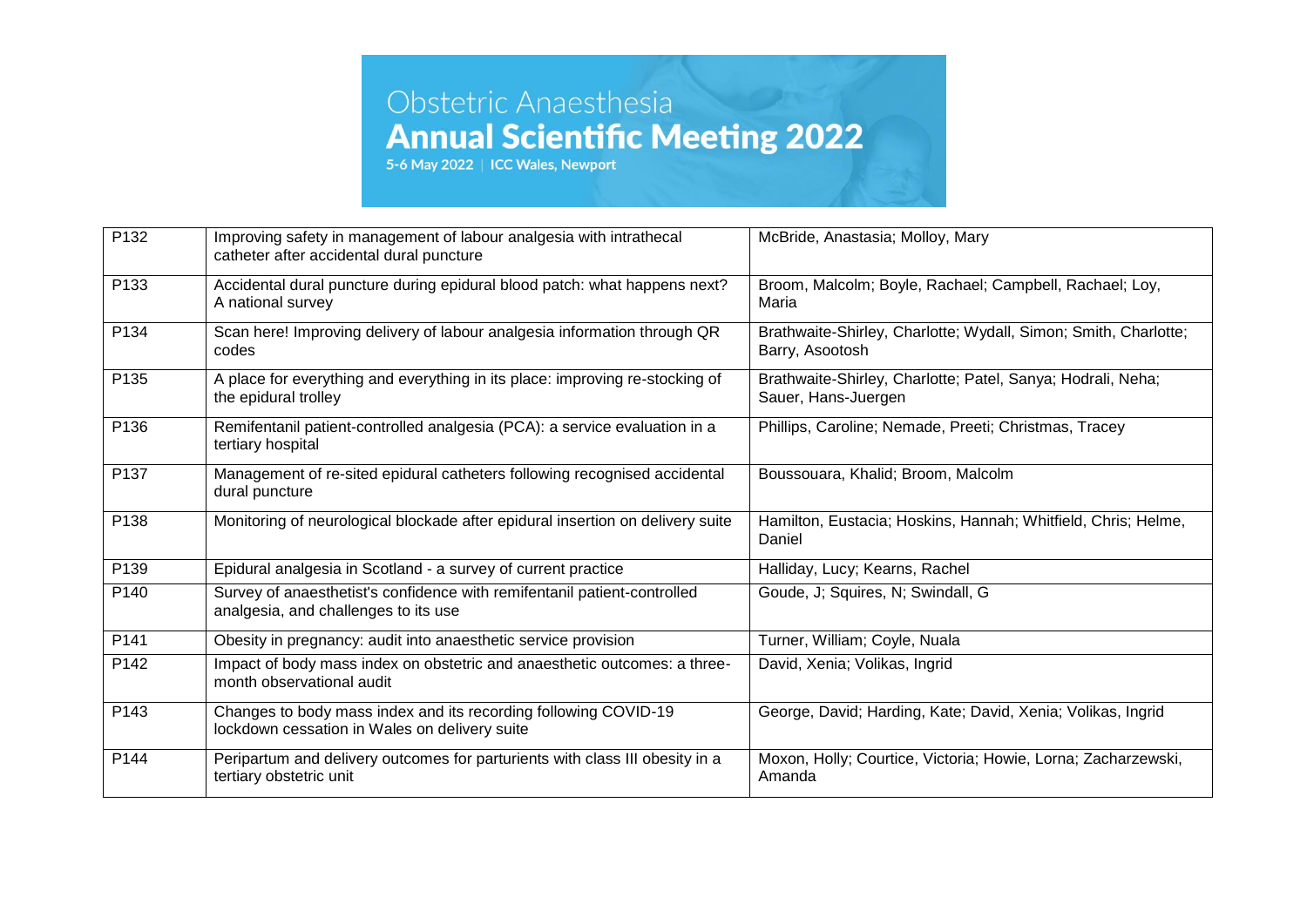| P145             | Obstetric analgesia and anaesthesia after spinal surgery: inserting the<br>needle in a minefield                                                          | Babaua, Olivia; Dinesh, Seetharama; Sapru, Sindhu                      |
|------------------|-----------------------------------------------------------------------------------------------------------------------------------------------------------|------------------------------------------------------------------------|
| P146             | Understanding of maternal sepsis                                                                                                                          | Andersson, Stefan Henrik Axel; Isba, Rachel                            |
| P <sub>147</sub> | Maternal, anaesthetic and neonatal outcomes for parturients with ischaemic<br>heart disease.                                                              | Fletcher, James; Jones, Ben; Bhatia, Kailash                           |
| P148             | Pregnancy and COVID 19: a case series at Royal Derby Hospital                                                                                             | Elkhyat, Muhammed; Eltinay, Fatima; Elwir, Bashar; Botros,<br>Sameh    |
| P149             | Impact of Covid-19 on maternity and anaesthetic services: a one-year<br>survey                                                                            | Bansal, Manuj; Luximon, Cindy; Kajekar, Payal                          |
| P <sub>150</sub> | Anaesthetic care of women with obesity in pregnancy                                                                                                       | Foley, Eve; Cope, Sean                                                 |
| P <sub>151</sub> | 'How low (and far) would you go?': The speed and accuracy of identifying<br>intervertebral level and depth to epidural space in novices, using ultrasound | Sinnott, Matthew; Hoyland, Kimberley; Nguyen-Lu, Nhathien              |
| P152             | Learning through challenges: a near pear teaching approach for UK<br>anaesthetic trainees                                                                 | Devlin, Matthew; Malhi, Amrith; England, Louise; Shorrock,<br>Phillipa |
| P153             | Can ultrasound lumbar spine be taught in an hour? A quality improvement<br>project to teach ultrasound for neuraxial anaesthesia                          | Sundaram, Shalini; Venkatesh, Vijay                                    |
| P154             | Can't sleep, won't sleep? A qualitative interview study of anaesthetic<br>trainees' attitudes to fatigue and rest on the delivery suite                   | Wootten, Thomas; Redfern, Nancy                                        |
| P155             | Does regular simulation reduce the incidence of complications for home-<br>birthing parturients: a pilot study                                            | Daykin, Harriet                                                        |
| P156             | The role of a logbook in demonstrating competence in pre-procedural<br>ultrasound for central neuraxial block                                             | Sinnott, Matthew; Hoyland, Kimberley; Nguyen-Lu, Nhathien              |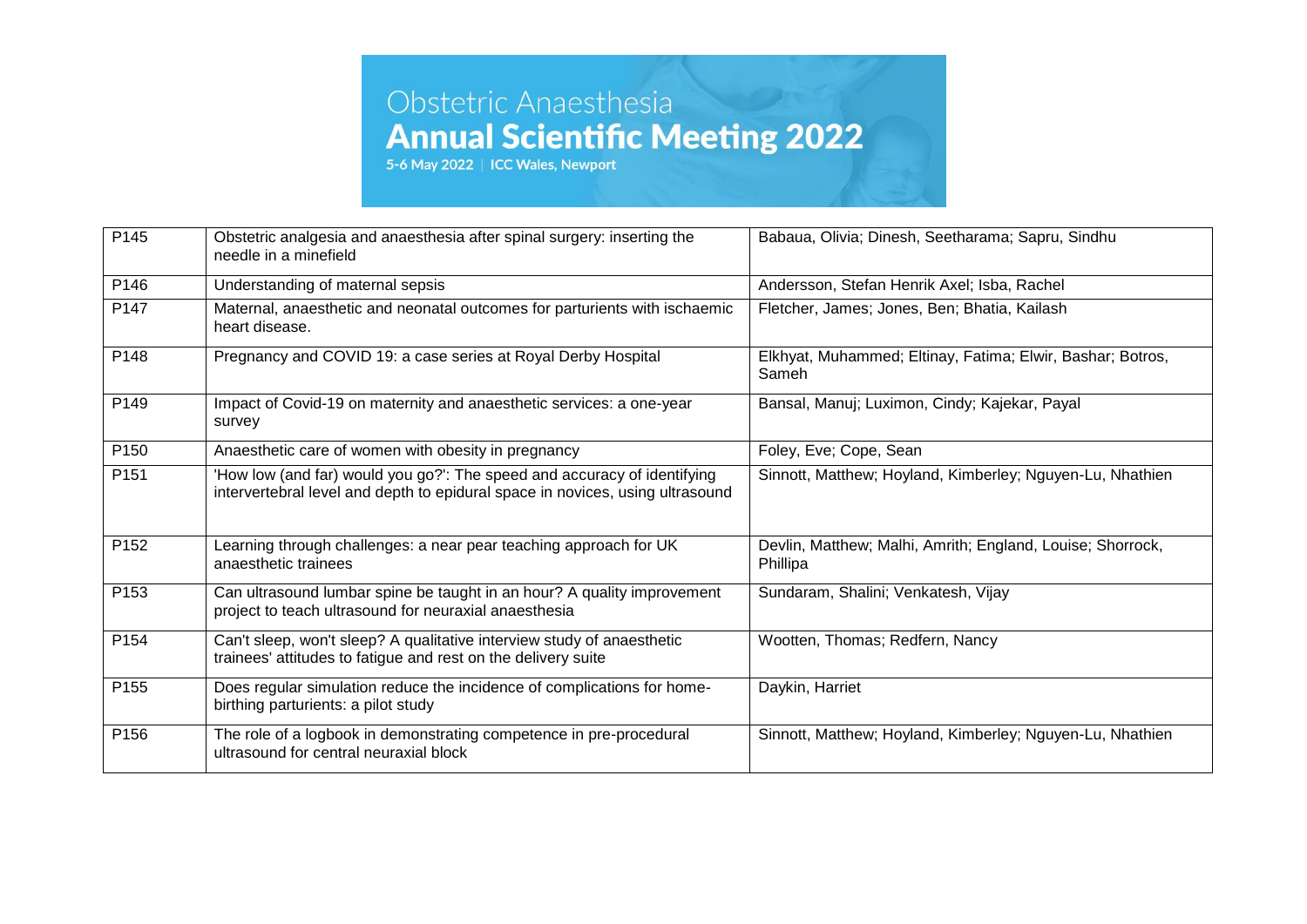| P157             | The experience of multidisciplinary in-situ simulation training in Coombe<br>Women and Infants University Hospital                        | Brady, Aoife; O'Sullivan, Mai; Besharatian, Yasi; Ma, Michael                 |
|------------------|-------------------------------------------------------------------------------------------------------------------------------------------|-------------------------------------------------------------------------------|
| P <sub>158</sub> | Utilisation of pre-procedural spinal ultrasonography on labour ward                                                                       | Mak, Kay Anne; Ciechanowicz, Sarah                                            |
| P159             | A quality improvement project looking at the use of tea trolley teaching on a<br>busy labour ward                                         | Hyder, Shaan; Rich, Emily; Misra, Jyoti                                       |
| P160             | A multi-disciplinary e-learning starter course - would you like some salt with<br>that?                                                   | Tanner, Sebastian; Bosworth, Kate; Moody, Thomas; Porter,<br>Mark             |
| P <sub>161</sub> | All on the same page? A survey of obstetric anaesthetic charts in Scotland                                                                | Hollinghurst, Jack; Wardlaw, James; Williamson, Roy                           |
| P162             | A review of high dependency unit admissions in a busy maternity hospital                                                                  | Sheehy, Sally Ann; Fahey, Alison; Mac Colgain, Siaghal                        |
| P163             | A survey of time discrepancies in clocks and medical devices in the Rosie<br>Hospital Delivery Unit at Cambridge University Hospitals     | Abayasinghe, Chamika; Poole, Tamsin                                           |
| P <sub>164</sub> | Audit of anaesthetic chart documentation in obstetrics                                                                                    | Bhatti, Emma; Bailey, Emma; Broom, Malcolm                                    |
| P165             | Pain relief during labour: a quality improvement project to enhance informed<br>consent                                                   | Ng, Frances; Masters, Joe; McKenzie, Rachael                                  |
| P166             | Consent in obstetric anaesthesia                                                                                                          | Lau, Joanna; Winter, Sophie; Weedon, Stephanie; Moody, Paul;<br>Downs, Andrew |
| P167             | Digitalising patient information in obstetric anaesthesia during the COVID-19<br>pandemic                                                 | Foley, Eve; Whitehouse, Katherine; Roberts, Katherine                         |
| P <sub>168</sub> | ExACT Obs - Exeter Anaesthetic Critical incident Training in Obstetrics                                                                   | Grenfell, Suzanne; Thompson, Elizabeth                                        |
| P169             | Maternal hypothermia in obstetric theatres                                                                                                | Munro, Andrew; Gill, Laura                                                    |
| P170             | Does current anaesthetic documentation in our maternity High Dependency<br>Unit (HDU) sufficiently reflect the level of clinical service? | Harper, Kathryn; Pettigrew, Tom                                               |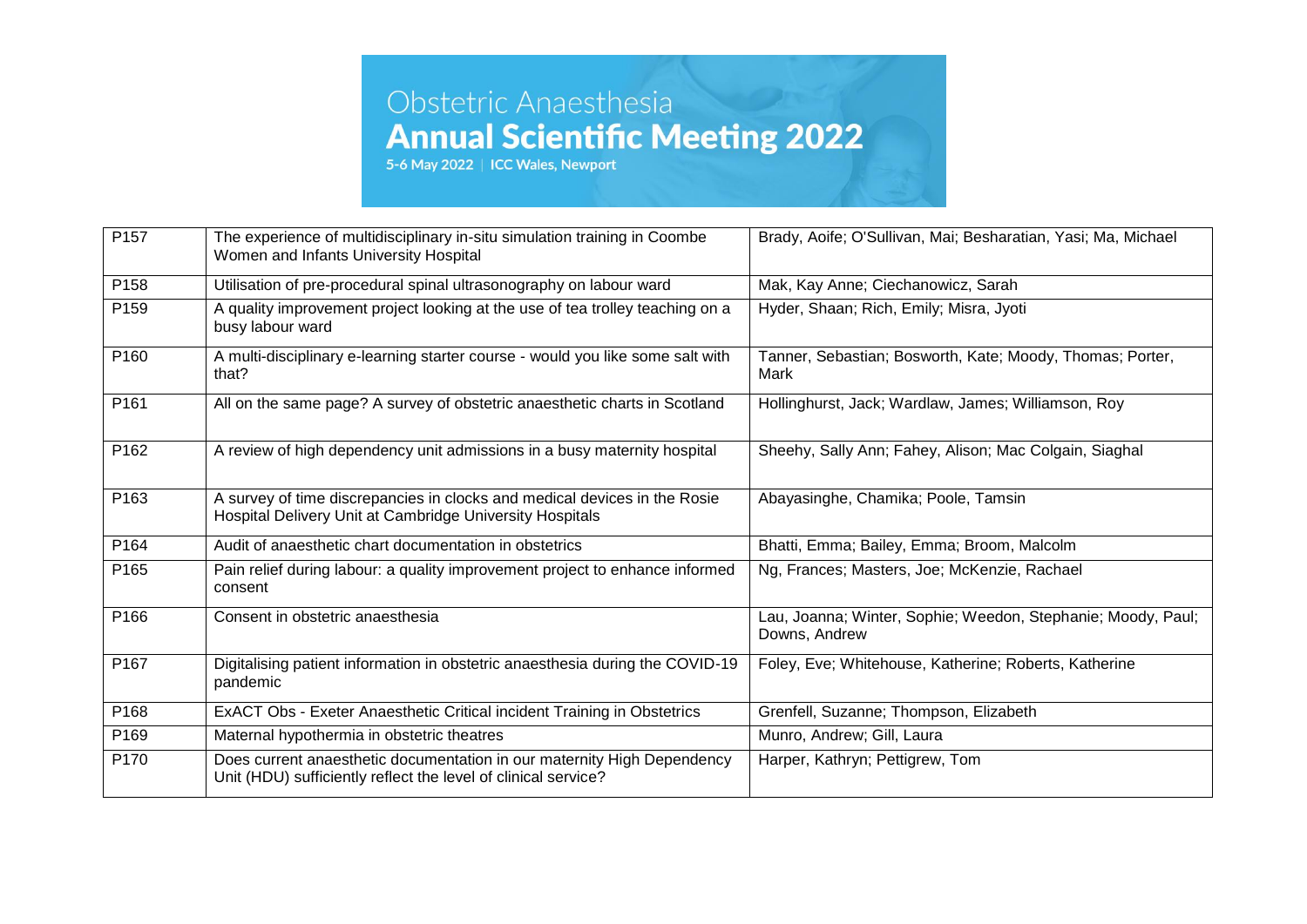| P171             | Anaesthesia for the obstetric patient with Ehlers Danlos Syndrome.                                                                                         | Fahy, Ciara; Johnston, Michael; McAuliffe, Niamh                       |
|------------------|------------------------------------------------------------------------------------------------------------------------------------------------------------|------------------------------------------------------------------------|
| P172             | A case of disseminated intravascular coagulation as an atypical presentation<br>of amniotic fluid embolism                                                 | Chan, Linda; Tailor, Neeta                                             |
| P173             | Maternal cardiac arrest during emergency caesarean section: a likely case<br>of amniotic fluid embolism                                                    | Alfonso, Jordan; Jones, Kathryn                                        |
| P174             | "Genetic double jeopardy" - a patient with Stickler syndrome and<br>haemophilia B carrier                                                                  | Hoyland, Kimberley; Cheesman, Kate                                     |
| P175             | Anaesthesia for caesarean section in a parturient with systemic<br>mastocytosis                                                                            | Alex, Jasmine; Abraham, Nikhil; Ravindran, Manoj; Dasgupta,<br>Kaushik |
| P176             | Spinal anaesthesia for EXIT procedure                                                                                                                      | Robley, Richard; Cullis, Kerry                                         |
| P177             | Anaesthetic management of a parturient with Fowlers syndrome.                                                                                              | Dabbeghatta, Shashidhar; Hulgur, Mruthunjaya                           |
| P178             | A broken heart? Unexplained cardiac ischaemia after intrauterine fetal<br>death.                                                                           | Taleb, Karim; Walters, Michelle                                        |
| P179             | Anaesthetic considerations of obstetric patient with Stickler Syndrome: a<br>case report                                                                   | de Loughry, Gillian; McAuliffe, Niamh                                  |
| P <sub>180</sub> | Epidural abscess following epidural insertion for labour analgesia                                                                                         | Dinsmore, Jonathan; Whitehouse, Katherine                              |
| P181             | Emergency caesarean section under subarachnoid block in a severely<br>underweight parturient                                                               | Shah, Sunil; Coker, Nicholas                                           |
| P182             | Sole epidural anaesthesia for cesarean delivery of a parturient with severe<br>mitral stenosis with embolic stroke with hemiparesis.                       | Parajuli, Bashu Dev; Bhattrai, Manu; Lamsal, Ritesh                    |
| P183             | Parafalcine subdural haemorrhage after accidental dural puncture; a<br>reminder to consider alternative differentials for post dural puncture<br>headaches | Chapman, Arabella; Behravesh, Mona                                     |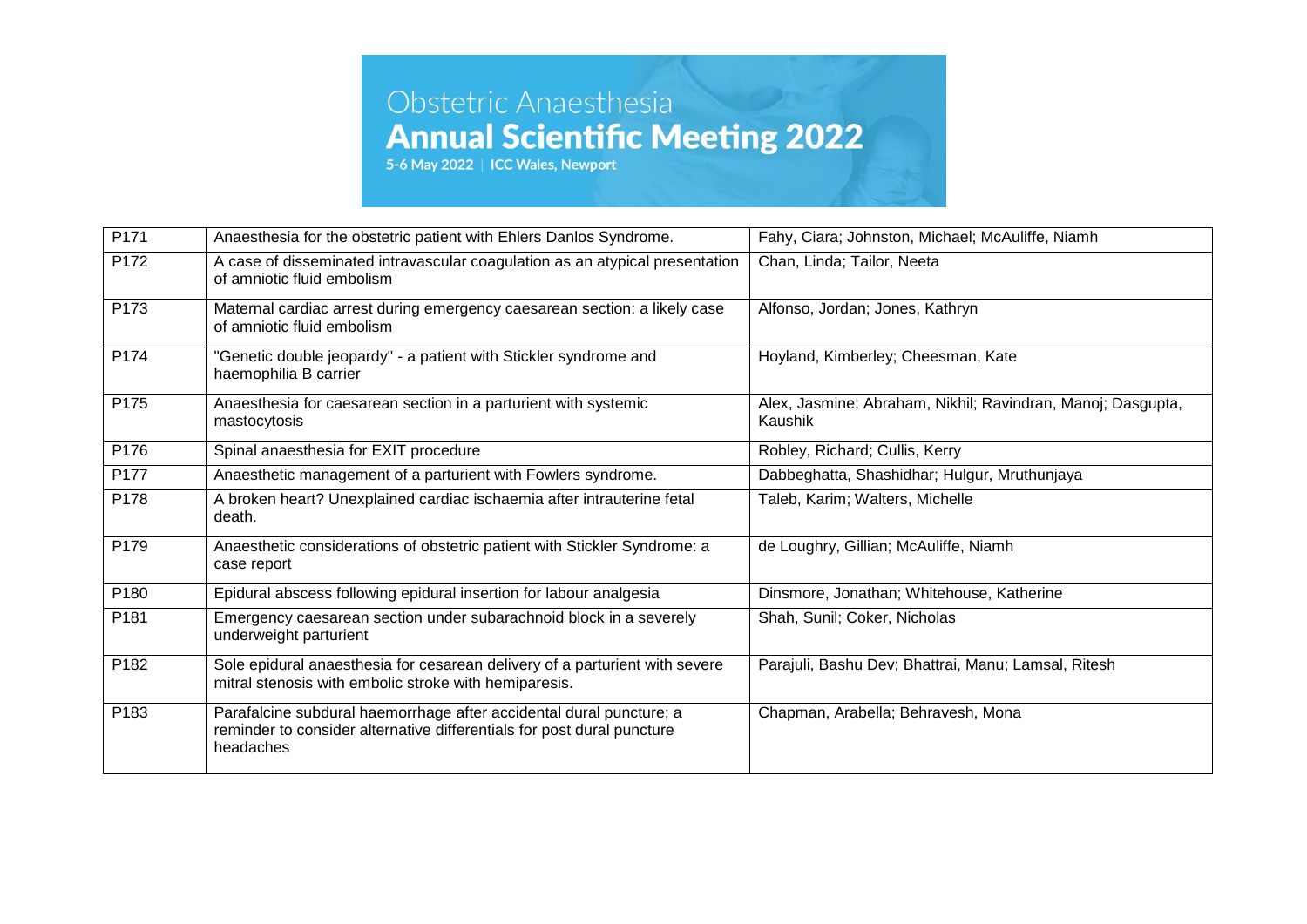| P184             | Anaesthetic management of COVID-19 and malignant hyperthermia for<br>emergency caesarean section                                         | Runciman, Nikole; Tan, Ker Wei                                                   |
|------------------|------------------------------------------------------------------------------------------------------------------------------------------|----------------------------------------------------------------------------------|
| P185             | Safe management of a patient with COVID-19-induced thrombocytopenia for<br>an elective caesarean section                                 | Abdelhafiz, Ahmed; Munshi, Sabah; Reza, Sultan                                   |
| P186             | Anaesthetic management of a woman with renal transplant rejection for<br>category 3 caesarean section                                    | Ito, Yoshimi; Machineni, Vishnu                                                  |
| P187             | Total intravenous anaesthesia for caesarean delivery in women with<br>coagulopathy                                                       | Scale, Rachel; Cairns, Thomas; Metodiev, Yavor                                   |
| P188             | Anaesthetic management of a parturient with DAO enzyme deficiency,<br>postural orthostatic tachycardia syndrome and joint hypermobility. | Borg Xuereb, Lauren; Halder, Suni                                                |
| P189             | Anaesthetic management of a parturient with an uncorrected chiari<br>malformation                                                        | Bhatia, Unnati; Hulgur, Mruthunjaya Danappa                                      |
| P <sub>190</sub> | The anaesthetic management of a parturient with vascular ehlers danlos<br>syndrome                                                       | Jayaweera, Samantha; Halder, Suni; Russell, Robin                                |
| P191             | Cerebral venous thrombosis in pregnancy after spinal and epidural blood<br>patch dural puncture                                          | Moore, Deborah; Munshi, Sabah                                                    |
| P192             | Elective caesarean section in a patient with mast cell activation syndrome.                                                              | O' Brien, Joanne; De Loughrey, Gilly; McAuliffe, Niamh                           |
| P193             | Post-partum aortic dissection in a patient with previously undiagnosed<br>Marfan syndrome.                                               | Berry, Stephen; Ijas, Nahida; Davies, Melanie; Green, Amanda;<br>Howatson, Allan |
| P194             | Lightning strikes thrice                                                                                                                 | McCaul, Claire; McAtamney, Dominic                                               |
| P195             | Management of spontaneous intracranial hypotension in pregnancy: a case<br>series                                                        | Jayaweera, Asantha; Sodhi, Vinnie; Walls, Alex                                   |